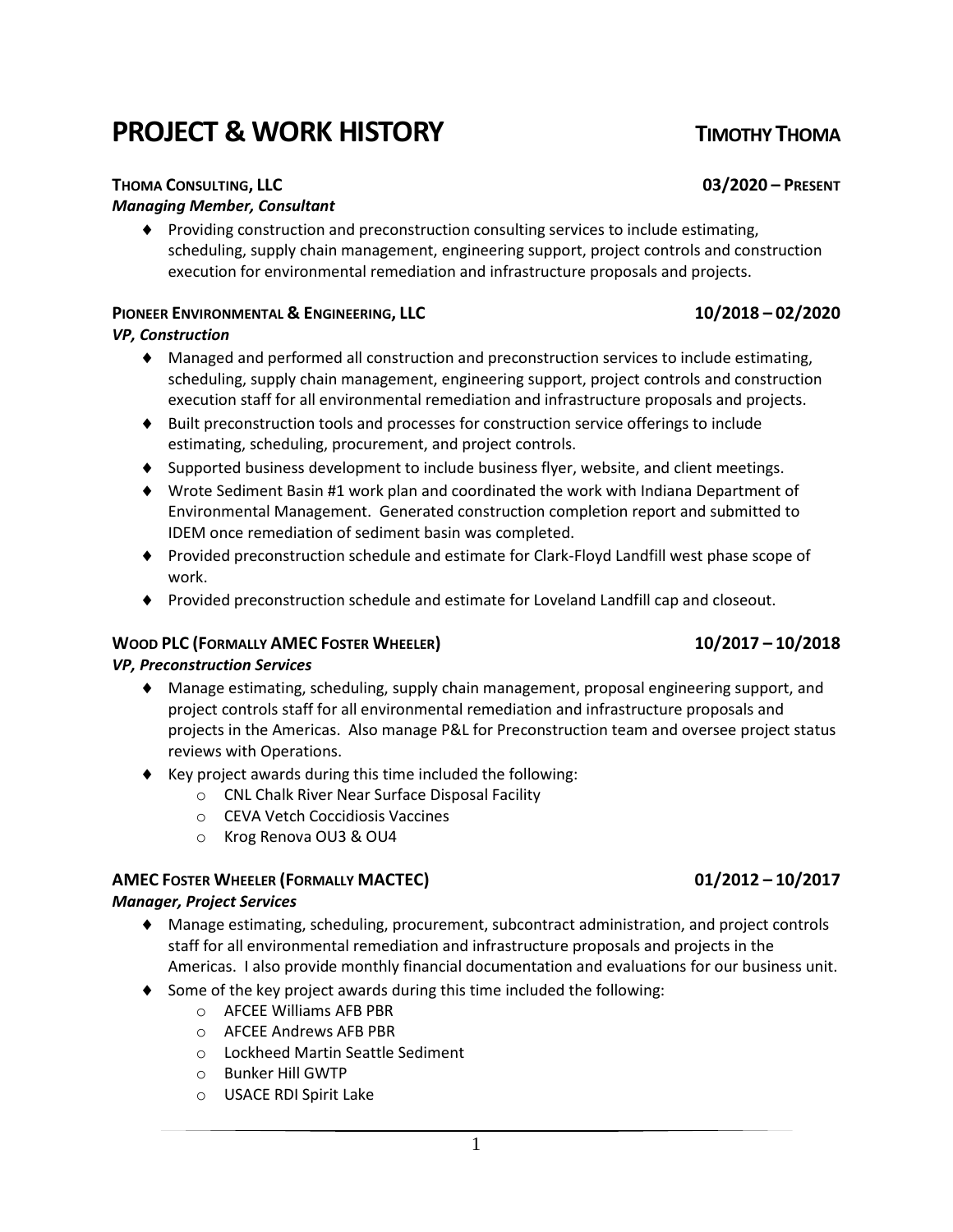- o BP Monument NM
- o Dugway Proving Ground
- o HPNS PTO X023 Parcel E E2 Sewer Remediation
- o BP Zambia Acid Tars
- o Miramar Range Cleanup

#### *Principal CM / Estimator*

 Provided construction management and estimating services for future projects within the MATOC and SATOC programs. I received RFQ's and provided technical writing to define scopes of work and work plan. I generated estimate, schedule, define resources, and work with staff and upper management to define profit margin and capture method. I also provided value engineering and peer review of estimates, schedules, risk mitigation plans, work plans, and other supporting documentation to win and complete projects successfully.

### *Barrier Berm Project - Venice, LA*

 Provided project management for the construction of twelve miles of barrier berm to protect the South Louisiana coast from the BP Gulf oil spill. Shaw provided project management, health and safety oversight, quality oversight, and construction management oversight. The project involved many different types of subcontractors and required the marine handling of 19 million cubic yards of sand dredged from the Mississippi River.

#### **ENERFAB, INC 08/2008 – 08/2009**

#### *Senior Estimator*

 Provided estimating and scheduling services for wide range of construction projects associated with heavy construction of fossil fuel power plants and air pollution control systems.

#### **THOMA CONSULTING, LLC 09/2007 – 07/2010** *Managing Member*

 Provided construction management services to include estimating, scheduling, owner's representative construction oversight, subcontractor bidding and selection, subcontractor oversight, and many other construction/proposal/management functions.

#### *American Landfill - Waynesburg, OH*

 Handle all aspects of construction planning, management, problem resolution, bidding, scheduling, contract negotiation and management, and quality assurance. Utilized Microsoft Project for all project scheduling.

### *Construction / Project Manager - Republic Services, Inc; Evendale Solid Waste Transfer Station*

- Collaborate with EMCON/OWT staff to manage construction of solid waste transfer station.
- Completed 2 projects on budget, on schedule, and without safety incident in fast track mode to accommodate client's schedule. I utilized Microsoft Project to schedule all project phases.

### *Technical Adviser - CDG Technology, Inc; Ben Franklin System Design and Construction*

♦ Partner with Shaw Technical Services Group to design and construct new technology chlorine dioxide and chlorine gas generation system for wastewater and water treatment markets.

# **MACTEC 01/2011 – 12/2011**

## **THE SHAW GROUP 05/2004 – 09/2007**

# **THE SHAW GROUP 07/2010 – 01/2011**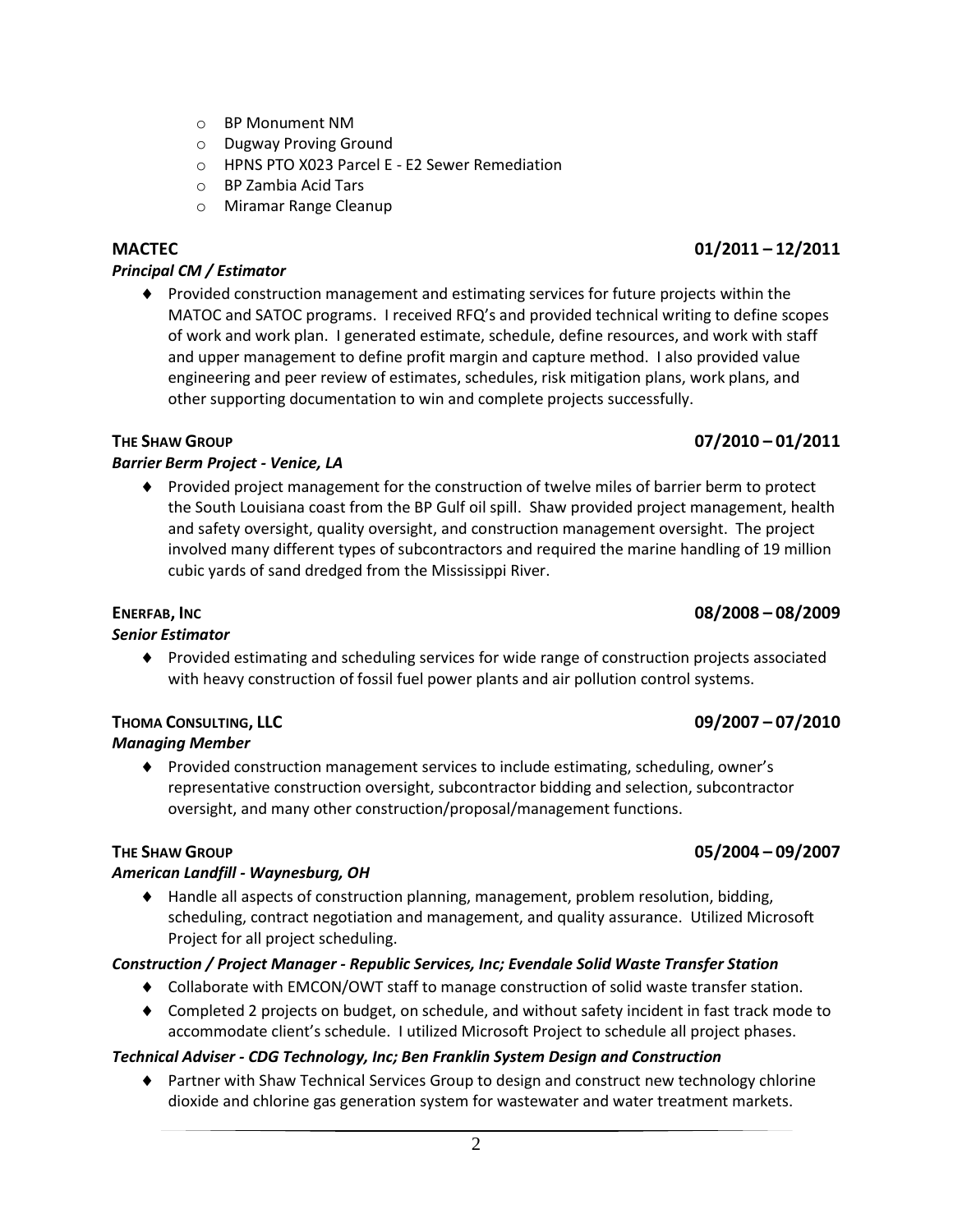- Assisted with development and design of patented technology to generate chlorine dioxide gas.
- Negotiated Master Service Agreement with CDG Technology to provide construction services of system.
- Performed failure analysis of system and utilized failure analysis to determine warranty cost schedule.
- Developed construction cost estimate for standard system and options for system.
- Drafted warranty language for system to be utilized on future contracts.

## *Construction Manager - Kinder Morgan, Inc; Remediation Project ; Bushton, Kansas*

 Assisted with drafting of cost estimate and project plan to remediate contaminated soils at KMI active facility.

# *National Technical Adviser – Walmart; Commercial Construction Support*

 Selected as Commercial Construction National Technical Lead for corrective action to repair miscellaneous issues related to Wal-Mart and Sam's Club stores nationwide.

# **IT CORPORATION (ACQUIRED BY THE SHAW GROUP) 03/1999 – 05/2004**

# *Site Manager, Commercial Construction*

 Led and contributed to several high profile construction, operations, and demobilization management projects, overseeing construction aspects of each project and personnel.

## *Construction / Operations Manager - Trenton Mail Processing and Distribution Center; United States Postal Service; Trenton, NJ*

- Directed construction, operation, and demobilization chlorine dioxide generation and scrubbing system.
- Constructed systems to treat facility for anthrax exposure in 5.6 million cubic foot-facility.
- Supervised 7 construction superintendents and managed daily activities of 150 craft trades personnel.
- Systems included 100,000 lb. chlorine dioxide generation system and two 20,000 acfm chemical scrubbing systems.
- Managed construction/project schedule, client reporting, cost analysis and tracking, government agency relations, construction design reviews, work plans, subcontracts, and project documents. Utilized Excel to handle all the project scheduling and resource loading aspects of the project.
- Completed project on schedule and within estimate to complete budget forecasts.
- ◆ Generated 33% margin on \$100 million project.

# *Construction / Operations Manager - Brentwood Mail Distribution and Process Center; United States Postal Service; Washington DC*

- Managed construction, operation, and demobilization of world's largest chlorine dioxide generation facility and facility scrubbing systems; system was built to rid facility of anthrax exposure.
- Developed construction schedule and oversaw construction planning and execution, subcontract services, design reviews and system testing, and other project specific documents. Utilized Excel to plan the project schedule and resource loading.
- Managed 7 superintendents, numerous foreman, and 200+ craft trade personnel.
- Supported research and development aspects of design and performed field scale-up testing to validate design assumptions.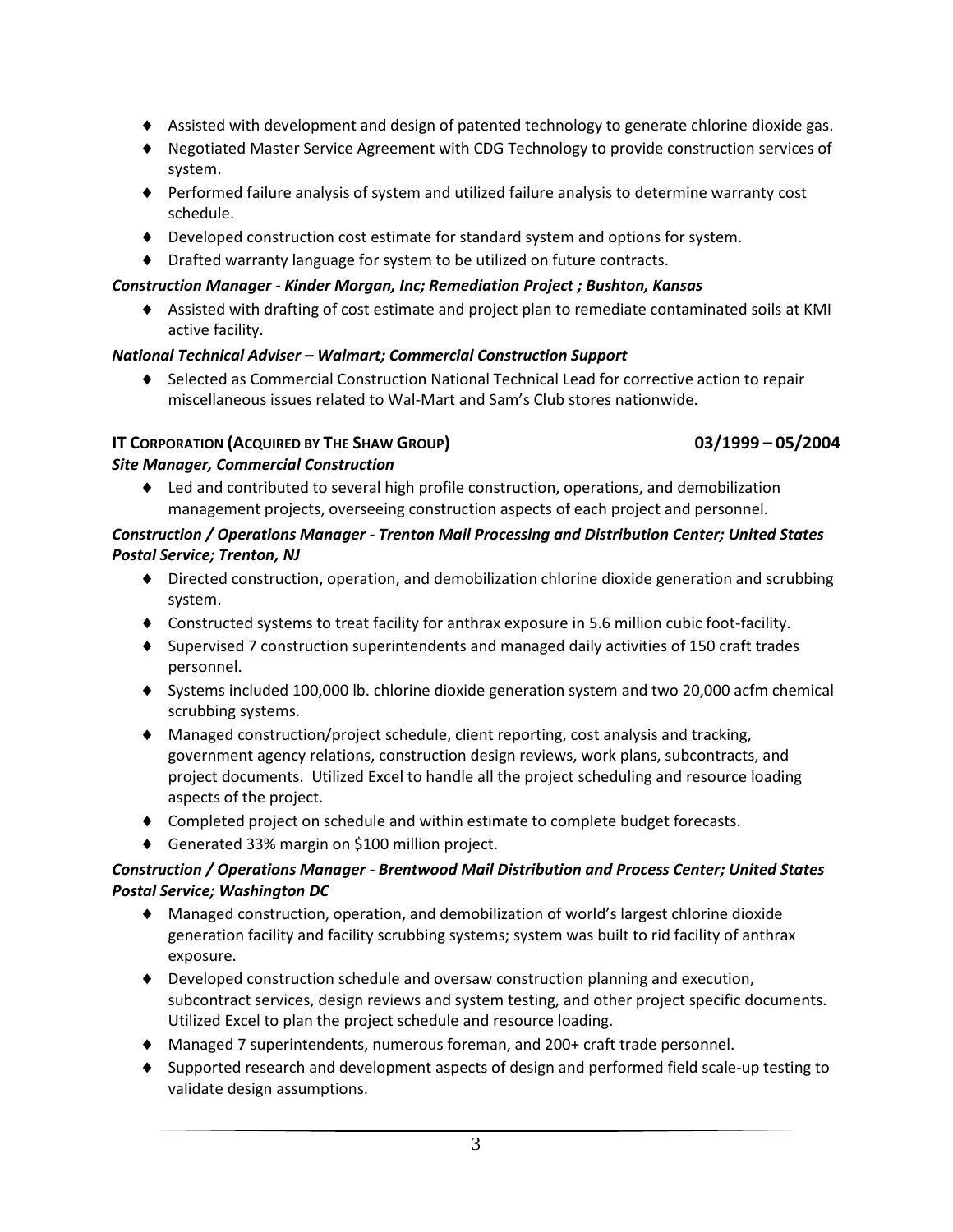- Wrote control logic for system computers that was utilized by system programmers.
- Completed project safely and was first time in world that fumigation was performed on 14.3 million cubic foot-facility.
- ◆ Generated in excess of 30% margin on \$140 million contract.
- ♦ Received letter of praise from USPS for performing world's 1st and largest biohazard response in history.

#### *Construction / Operations Manager - United States Navy; Barbers Point Project; Oahu, HI*

- Partnered with engineering team to design and build small thermal desorption system for effective volatilization of PCB contaminated soil at inactive military installation in Hawaii.
- System included indirect fired rotary calciner, air pollution control system, material handling systems, and ancillary systems to include power distribution, HMI computer interface system, and wastewater treatment system.

#### *Maintenance Adviser - Fluor Daniel, Corp; Fernald Superfund Site; Cincinnati, OH*

- Developed and implemented preventative maintenance program for radioactive sludge drying facility.
- System included two indirect fired rotary dryers, air pollution control system, material handling systems, and other ancillary support systems.

#### *Construction / Site Manager – USACE; Coleman-Evans Superfund Site; Jacksonville, FL*

- Directed construction and startup of site wastewater treatment plant; oversaw subcontractor performing thermal aspect of project.
- Wastewater system consisted of chemical precipitation, clarification, filtering, and sludge handling systems.
- System was self-operating through PLC interface via localized instrumentation and electric actuated valve system.
- Thermal system consisted of indirect fired rotary kiln, air pollution control system, material handling systems, electrical systems, computer interface systems, and wastewater treatment system.

### *Construction Manager - Chemical Waste Management; Model City, NY*

- Collaborated with engineering staff to design of 120,000 acfm air pollution control system for safe excavation and stabilization of VOC contaminated soils.
- System consisted of large ductwork field construction where ID fans forced the air through baghouses to remove the particulate and carbon filters to remove the volatile substances.
- Managed onsite construction and used local union labor forces.
- Delivered project safely, on schedule, and within budget.

### **OHM CORPORATION (ACQUIRED BY IT CORPORATION) 07/1989 – 03/1999**

### *Construction / Operations Manager – USACE; Drake Superfund Site; Lock Haven, PA*

- Managed system rebuild, operation, and demobilization of largest mobile incinerator in U.S.; system was erected to destroy soil contamination and project was safely completed on time and under budget.
- Supervised 4 shift superintendents and 40 craft trades personnel.
- System consisted of 11 foot diameter by 60 foot direct fired kiln, hot cyclone, secondary combustion chamber, 120,000 acfm air pollution control system that included sub cooling quench, baghouse, ID fan, dual wet scrubbers, power distribution system, emergency power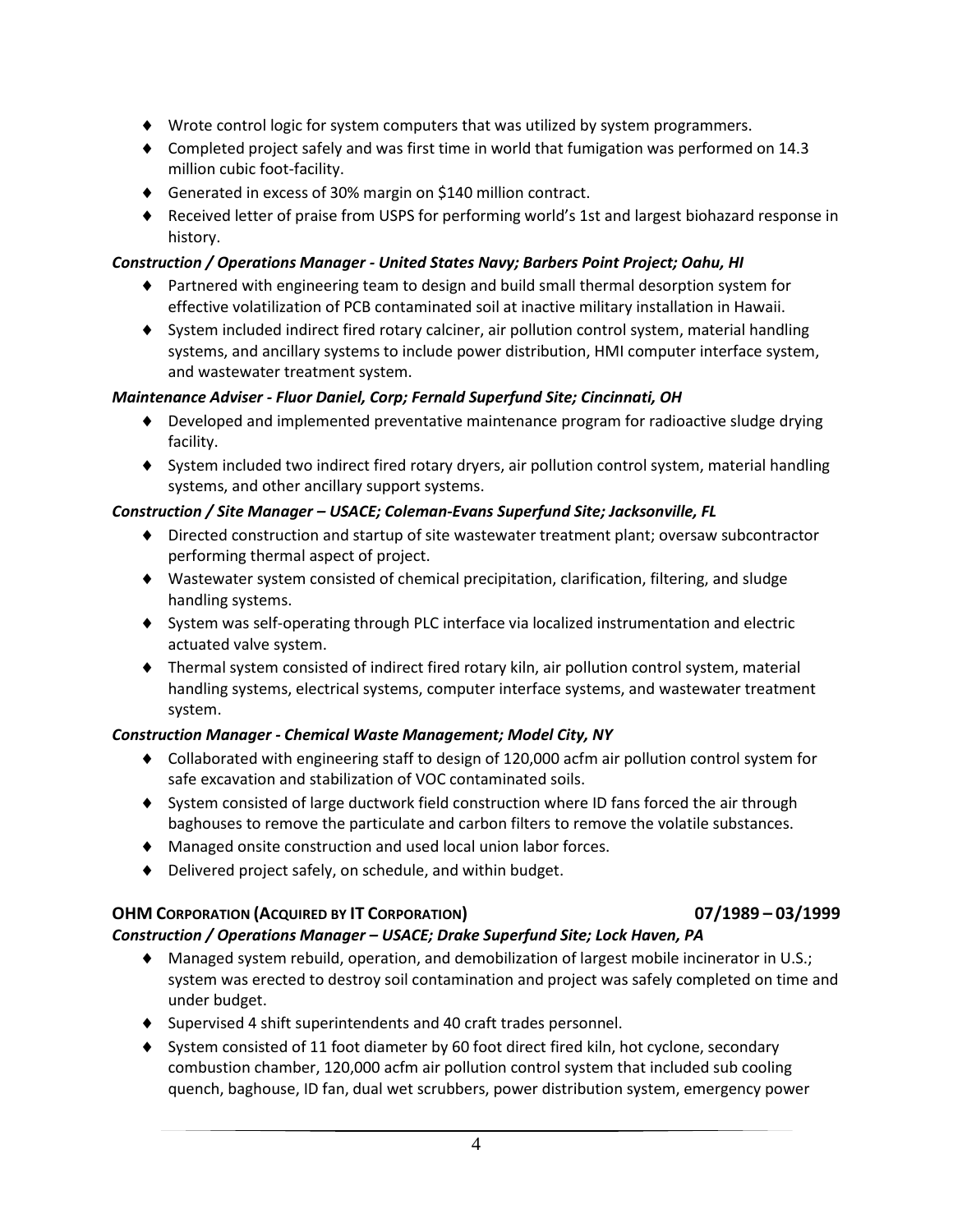generation system, HMI computer control system, many different types of material handling systems, and wastewater treatment system.

#### *Construction / Maintenance Manager – USACE; Baird & McGuire Superfund Site; Holbrook, MA*

- $\blacklozenge$  Served as site superintendent; designed and constructed mobile incinerator wastewater treatment facility.
- $\blacklozenge$  After facility became operational, acted as Maintenance Manager for all site systems including mobile incinerator, wastewater treatment system, and site support systems.
- Incinerator included 8 foot diameter rotary direct fired dryer, 8 foot diameter by 40 foot direct fired rotary kiln, indirect fired rotary calciner, and air pollution control system to include baghouse, secondary combustion chamber, subcooling quench, ID fans, and wet scrubber system. Ancillary systems included power distribution system, computer interface system for remote operation, emergency power system, and many different types of material handling systems.

### **ASC, INC**

#### *Automated Equipment Technician*

- Performed installation, maintenance, and troubleshooting of robotic weld lines and automated paint line for manufacture of automobile sunroofs.
- $\bullet$  Installed and maintained electrical, mechanical, instrumentation, PLC programming, pneumatic, and hydraulic functions.

### **VESTA TECHNOLOGY LTD**

#### *Operator, Mechanic, and Instrumentation Technician - Yakima, WA*

- Troubleshot and repaired electrical and instrumentation problems on conventional incinerator.
- Incinerator included direct fired rotary kiln, secondary combustion chamber, air pollution control system, many different types of material handling equipment, wastewater treatment system, computer interface system, power distribution system, and other ancillary systems.

### **OHM CORPORATION**

#### *Lead Incinerator Operator - Rose Township Project; Holly, MI*

- Supervised mobilization, installation, operation, and maintenance of infrared incinerator for destruction of mixture of contaminated waste.
- Incinerator consisted of a belt furnace, secondary combustion chamber, air pollution control system, material handling systems, power distribution system, computer interface system, wastewater treatment system, and other ancillary support systems.
- Designed wastewater treatment facility for incinerator blow-down treatment.

### *Mechanic - Sincon Resins Project; Atlanta, GA*

- Performed equipment maintenance and repairs for stabilization facility that processed many types of waste products.
- Stabilization system included silo material storage with material handling systems. The stabilization took place in pug mills where the waste was mixed with cement and augured into buckets for final disposal.

#### *Lead Incinerator Operator - Lone Star Project; Fort Lauderdale, FL*

 Supervised infrared incinerator mobilization, installation, operation, maintenance, and demobilization for herbicide and pesticide destruction.